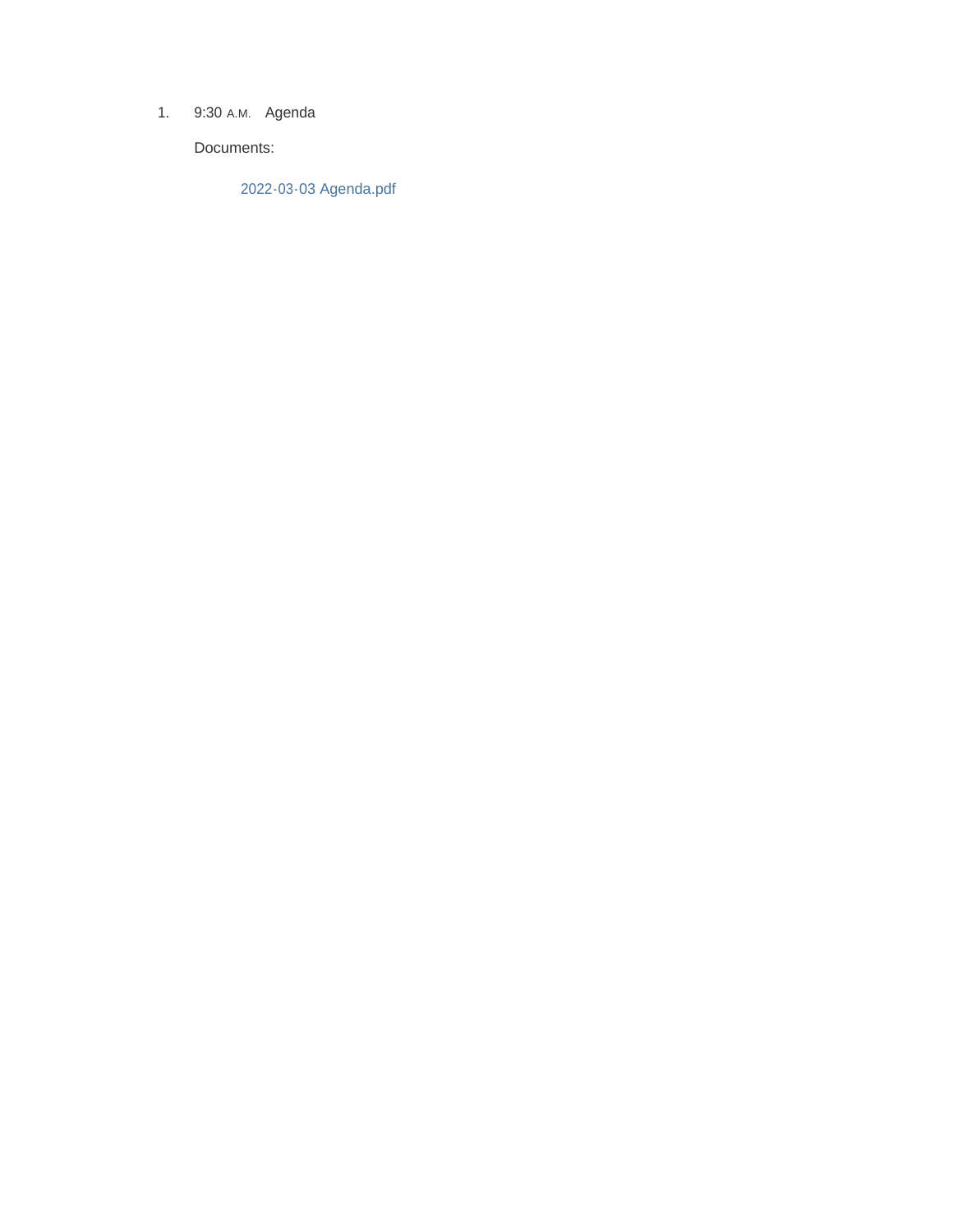

#### **CITY OF YACHATS CITY COUNCIL REGULAR MEETING** Yachats OR **Wednesday, March 3, 2022 at 9:30am To Be Held Via Zoom**

## **AGENDA**

Join Zoom Meeting <https://us02web.zoom.us/j/84651149572>

Meeting ID: 846 5114 9572 One tap mobile +16699006833,,84651149572# US (San Jose) +12532158782,,84651149572# US (Tacoma)

Dial by your location +1 669 900 6833 US (San Jose) +1 253 215 8782 US (Tacoma) +1 346 248 7799 US (Houston) +1 929 205 6099 US (New York) +1 301 715 8592 US (Washington DC) +1 312 626 6799 US (Chicago) Meeting ID: 846 5114 9572 Find your local number: <https://us02web.zoom.us/u/kSBzkyLt1>

### **Work Session:** Discussion concerning Little Log Church Museum

# **Regular Council Meeting**

- I. Announcements, Correspondence, Proclamation
- II. Public Comment: Topics not listed on the agenda
	- 1. 5-minute limitation per person

The Yachats City Council meetings are open to the public and interested citizens are invited to attend. These are open meetings under Oregon law, but a work session is not a community forum; audience participation is at the discretion of the Council. Meetings are audiorecorded. The meeting are accessible to persons with disabilities. For accommodations, please call (541) 547-3565, or Oregon Relay 1-800-735-2900 TDD) two days in advance. City of Yachats does not discriminate on the basis of race, color, religion, creed, gender, national origin, age, disability, marital or veteran status, sexual orientation, or any other legally protected status. Sign language or foreign language interpreter may be available, with advance notice. Call City Hall at 541-547-3565 or Oregon Relay 1-800-735-2900 *(TDD) two days in advance.*